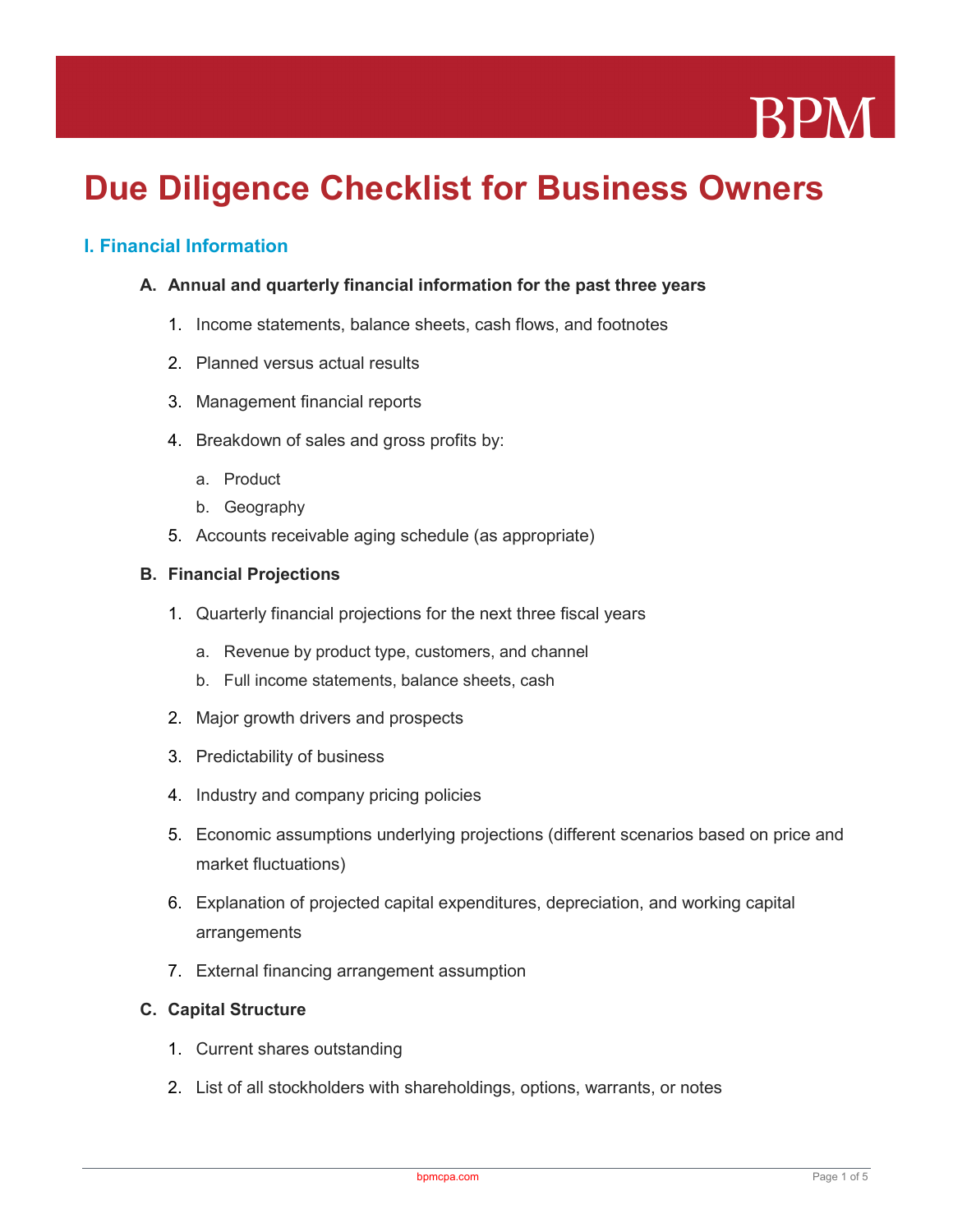

- 3. Schedule of all options, warrants, rights, and any other potentially dilutive securities with exercise prices and vesting provisions.
- 4. Summary of all debt instruments/bank lines with key terms and conditions
- 5. Off balance sheet liabilities

#### **D. Other financial information**

- 1. Summary of current federal, state and foreign tax positions, including net operating loss carryforwards
- 2. Discuss general accounting policies (revenue recognition, etc.)
- 3. Schedule of financing history for equity, warrants, and debt (date, investors, dollar investment, percentage ownership, implied valuation and current basis for each round)

## **II. Products (Development)**

#### **A. Description of products**

- 1. Major customers and applications
- 2. Historical and projected growth rates
- 3. Market share
- 4. Speed and nature of technological change
- 5. Timing of new products, product enhancements
- 6. Cost structure and profitability

## **III. Customer Information**

- **A. List of top 15 customers (corporate) for the past two fiscal years and current year-todate by application (name, contact name, address, phone number, product(s) owned, and timing of purchase(s))**
- **B. List of strategic relationships (business partners) (name, contact name, phone number, revenue contribution, marketing agreements)**
- **C. Brief description of any significant relationships severed within the last two years.(name, contact name, phone number)**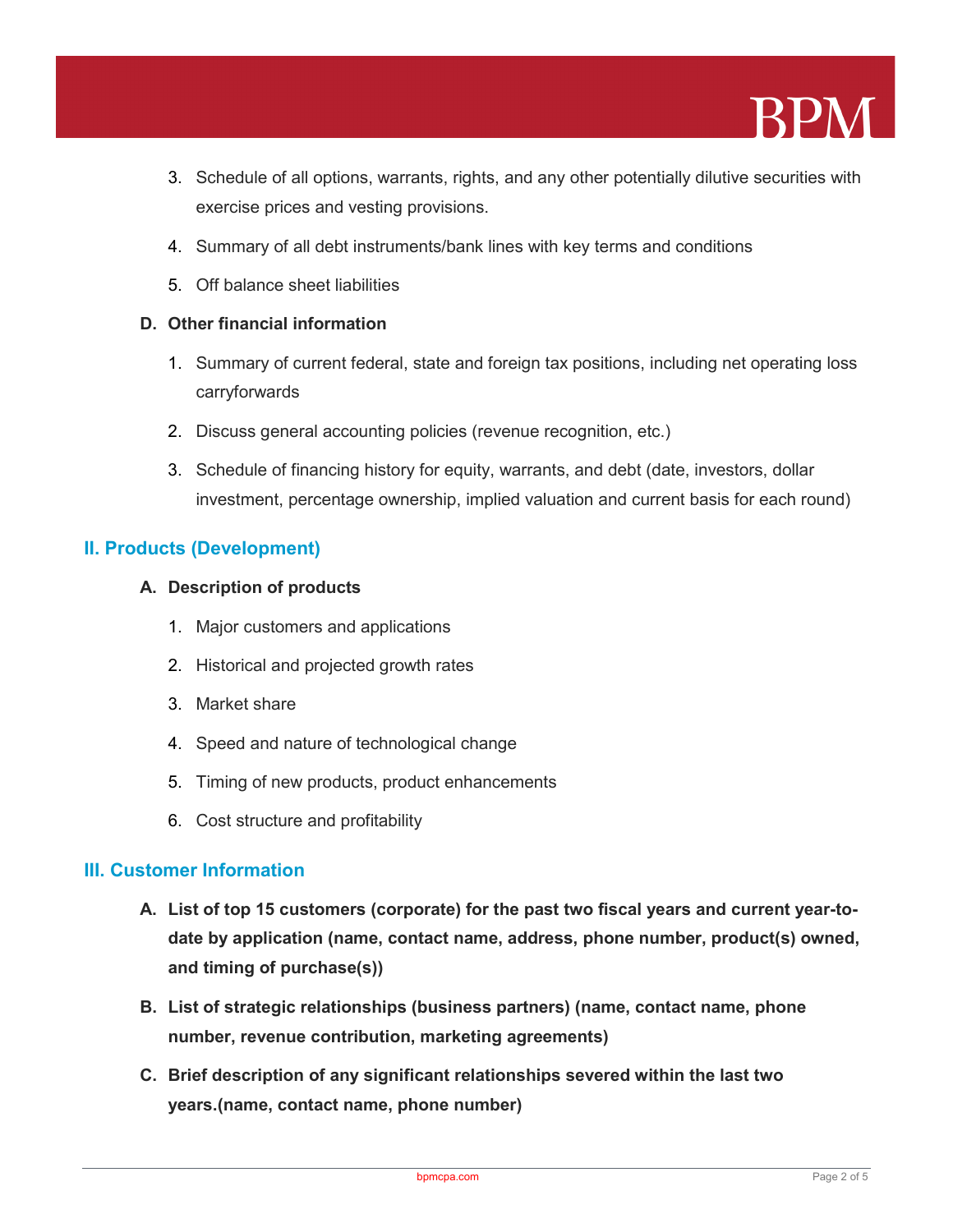

**D. List of top 10 suppliers for the past two fiscal years and current year-to-date with contact information (name, contact name, phone number, purchase amounts, supplier agreements)**

# **IV. Competition**

- **A. Description of the competitive landscape within each market segment including:**
	- 1. Market position and related strengths and weaknesses as perceived in the market place
	- 2. Basis of competition (e.g., price, service, technology, distribution)
	- 3. Primary competitors

# **V. Marketing, Sales, and Distribution**

#### **A. Strategy and implementation**

- 1. Discussion of supply and distribution channels
- 2. Positioning of the Company and its products
- 3. Marketing opportunities/marketing risks
- 4. Description of marketing programs and examples of recent marketing/product/public relations/media information on the Company

### **B. Customer Base**

- 1. Status and trends of demographics
- 2. Prospects for future growth and development
- 3. Psychographic analysis
- **C. Principal avenues for generating new business**

#### **D. Workforce productivity model**

- 1. Compensation
- 2. Productivity Metrics
- 3. Employment Duration Cycle
- 4. Plan for New Hires
- **E. Ability to implement marketing plan with current and projected budgets**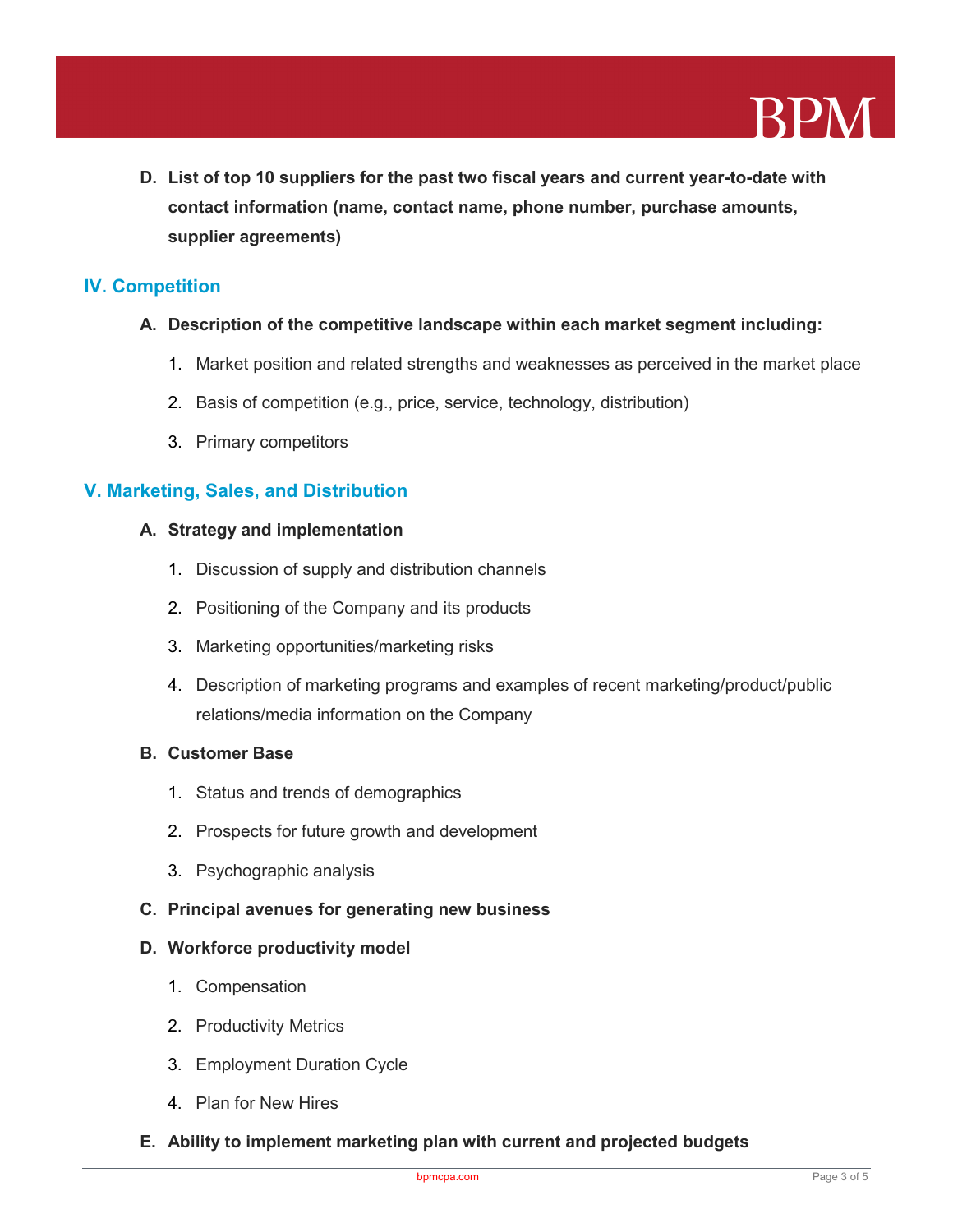

# **VI. Research and Development (Franchisor)**

#### **A. Description of R&D within organization**

- 1. Strategy
- 2. Key Personnel
- 3. Major Activities

#### **B. New Product Pipeline**

- 1. Status and Timing
- 2. Cost of Development
- 3. Critical Technology Necessary for Implementation
- 4. Risks

## **VII. Management and Personnel**

- **A. Organization Chart**
- **B. Historical and projected headcount by function and location**
- **C. Summary biographies of senior management, including employment history, age, service with the Company, years in current position**

#### **D. Compensation arrangements**

- 1. Copies (or summaries) of key employment agreements
- 2. Benefit plans
- **E. Discussion of incentive stock plans**
- **F. Significant employee relations problems, past or present**
- **G. Personnel Turnover**
	- 1. Data for the last two years
	- 2. Benefit plans